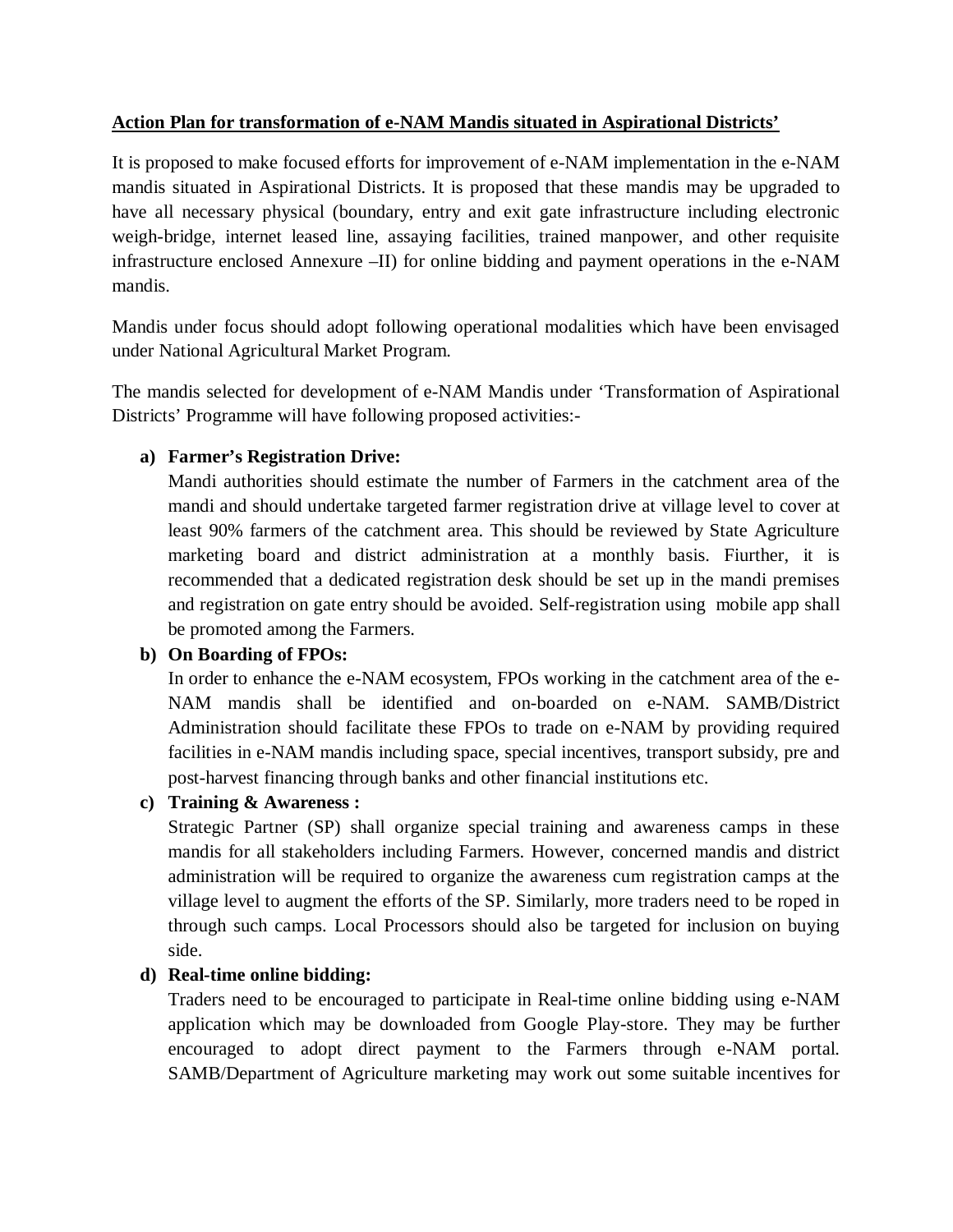traders participating in the e-auction. Mandis should put up few LCDs to display live bidding in their market.

## **e) Inter-mandi trade:**

Dedicated efforts needs to be made to develop inter-mandi and inter-State trade to increase competition and fair price to the farmers produce. In order to promote intermandi trade following actions needs to be taken by SAMB/Department of Agriculture Marketing.

- 1. Issue of unified trade license in sufficient numbers or conversion of single mandi licenses in to unified license.
- 2. Strengthening of Quality assaying system.
- 3. Logistic support to outside buyers.

# **f) Quality Assaying:**

Assaying / Quality testing facilities are either not established in the e-NAM mandis or are very rudimentary in nature. Following interventions are required from State/ District Administration

- 1. Strengthening of Quality assaying infrastructure.
- 2. Deployment of minimum 2 assaying technicians and 2 samplers.
- 3. Explore and adopt automation of testing through automatic equipments.
- 4. Outsource the assaying activity in case in house expertise is not available.
- 5. Promote and advertise the assaying process to create faith among traders.

 Efficient Quality assaying is absolutely necessary to promote inter-mandi and inter-State trade. Distant buyers should be empowered to bid based on assaying report available on the e-NAM portal.

### g) **Logistic Support:**

It is highly recommended to enable the logistic support for facilitating inter-mandi and inter-State trade on e-NAM in order to ensure an active participation from the traders across the State. Mandis should identify major logistic service providers in the vicinity and get their detail uploaded on the e-NAM website through SP.

# **h) Online Payment:**

e-NAM facilitates assured payment through online payment system directly in the bank accounts of the seller and other stakeholders. Provision of bank branches in the Mandi with ATM facility should be made for convenience of Farmers and Traders.

### **Expected outcomes**

- 100% arrival of selected commodities to be captured on Gate Entry and e-traded.
- All the major commodities of the mandis to be traded on the NAM portal.
- Quality assaying of commodities having potential for inter-mandi trade is ensured.
- Online payment using e-NAM portal to be promoted.
- Average bids per lot to be increased to ensure fair competition.